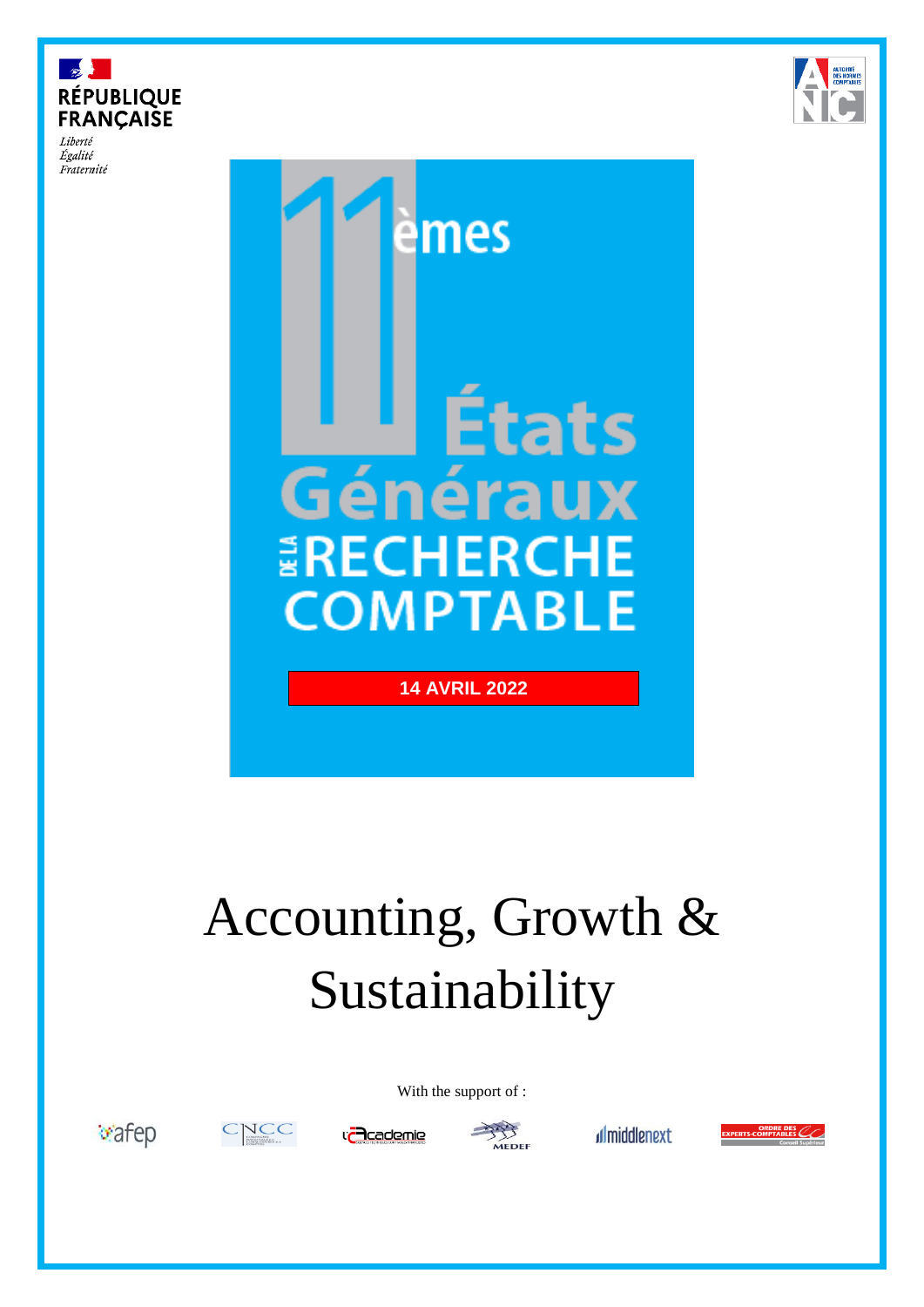## **Programme**

#### **9:00 – 9:15 – Opening remarks**

*Introduction of Emmanuel Moulin, Director General of the Treasury*

*Welcome by Patrick de Cambourg, chairman of Autorité des normes comptables (ANC)* 

#### **9:15 – 10:30 – Accounting and Intangibles**

*Presentation of the work of the Association Francophone de Comptabilité (AFC) working group on "Accounting and non-financial information relating to intangible assets: state of play and new perspectives" by Véronique Blum (University of Grenoble)*

*Roundtable: Martine Léonard (SFAF), Alain de Marcellus (Capgemini), Yannick Ollivier (CNCC), Chiara del Prete (EFRAG), Véronique Blum (University of Grenoble)*

*Key Speaker: Stefano Zambon (OIBR)*

#### **10:30 – 11:00 – Break**

#### **11:00 – 12:15 – Accounting, control, joint-ventures and partnerships**

*Presentation of the research project by François Lantin (University of Lyon 3) on the implementation of IFRS 10, 11 and 12 in France and of the research project by Frédéric Pourtier (University of Bordeaux) on the equity method*

*Roundtable: Edouard Fossat (Mazars), Sandrine Holler (Safran), Bertrand Perrin (IASB), Frédéric Pourtier (University of Bordeaux), François Lantin (University of Lyon 3)*

*Key Speaker: Maria Dolores Urrea Sandoval* (*ICAC)*

**12:15 – 12:30 – Perrier report: Making Paris financial market a reference for the climate transition** *presented by Yves Perrier*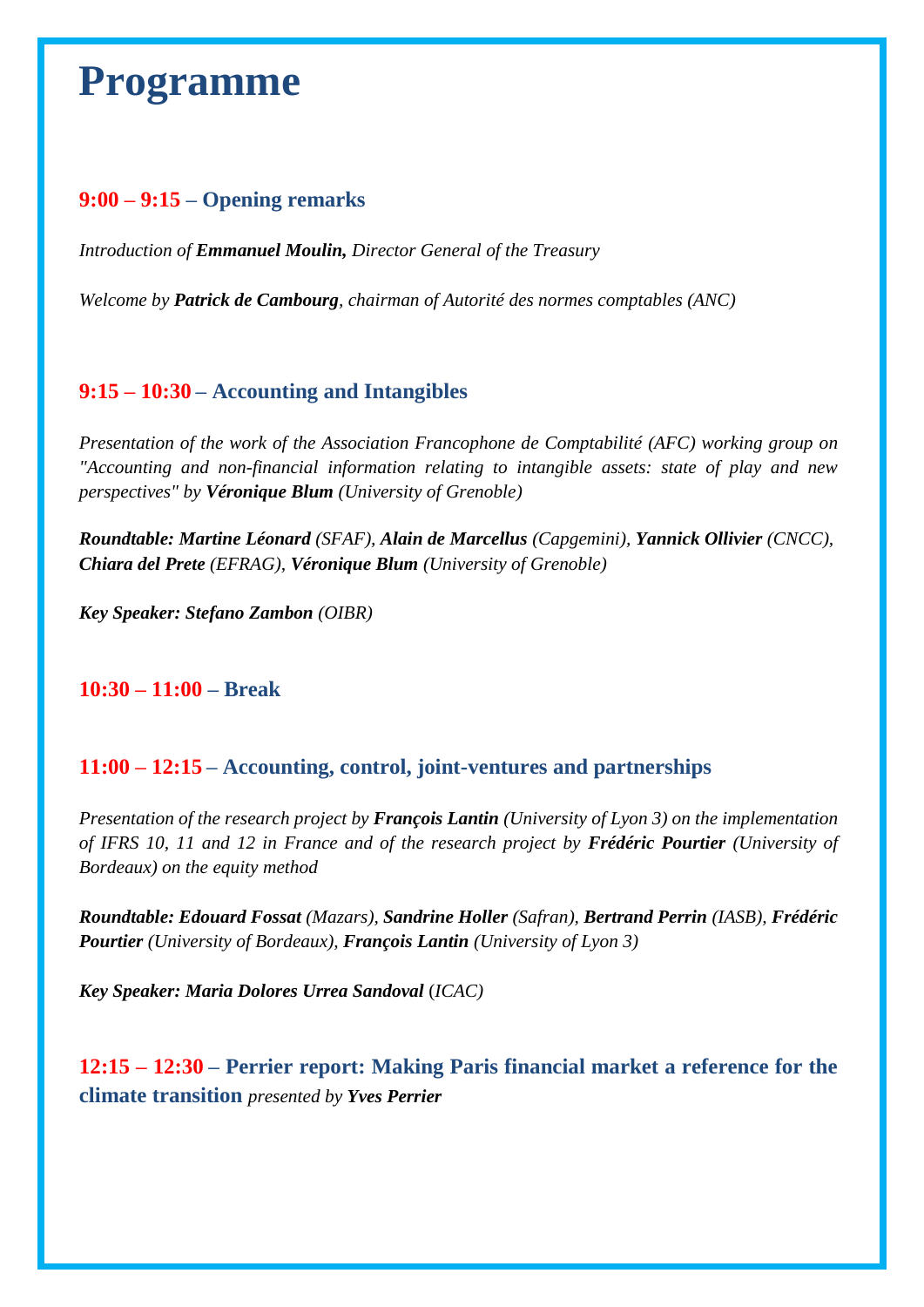#### **13:45 – 15:00 – Accounting and growth: what funding for growth?**

*Update of research by Pascal Barneto (University of Bordeaux) on the distinction between debt and equity.*

*Roundtable: Pascal Barneto (University of Bordeaux), Thierry Garcia (Société Générale), Pierre-Yves Gauthier (SFAF), Emmanuel Monnet (Worldline), Hubert Tondeur (CSOEC)*

*Key Speaker: Linda Mezon-Hutter (AcSB)*

**15:00 – 15:30 – Break**

#### **15:30 – 17:45 – Accounting for sustainable growth: a new paradigm?**

*Testimonies on current context:*

*Andreas Barckow (IASB) – IFRS agenda and connectivity Alexandre Rambaud (AgroParisTech) – The academic perspective - Impact investing: accounting theories and treatment Maud Gaudry (PMO European Project Task-Force) – The EU sustainability reporting: updates and challenges Fabienne Grall (Saint-Gobain) – The preparer perspective Georg Lanfermann (DRSC) – Challenges and solutions ahead Emmanuel Faber (ISSB) – The global sustainability standard setting: technical and political challenges*

*Roundtable: Andreas Barckow (IASB), Pascal Durand (MEP), Emmanuel Faber (ISSB), Ugo Bassi (European Commission), Benoît de Juvigny (AMF)*

*Moderator: Patrick de Cambourg (ANC)*

#### **17:45 – 18:00 – Closing by Patrick de Cambourg**